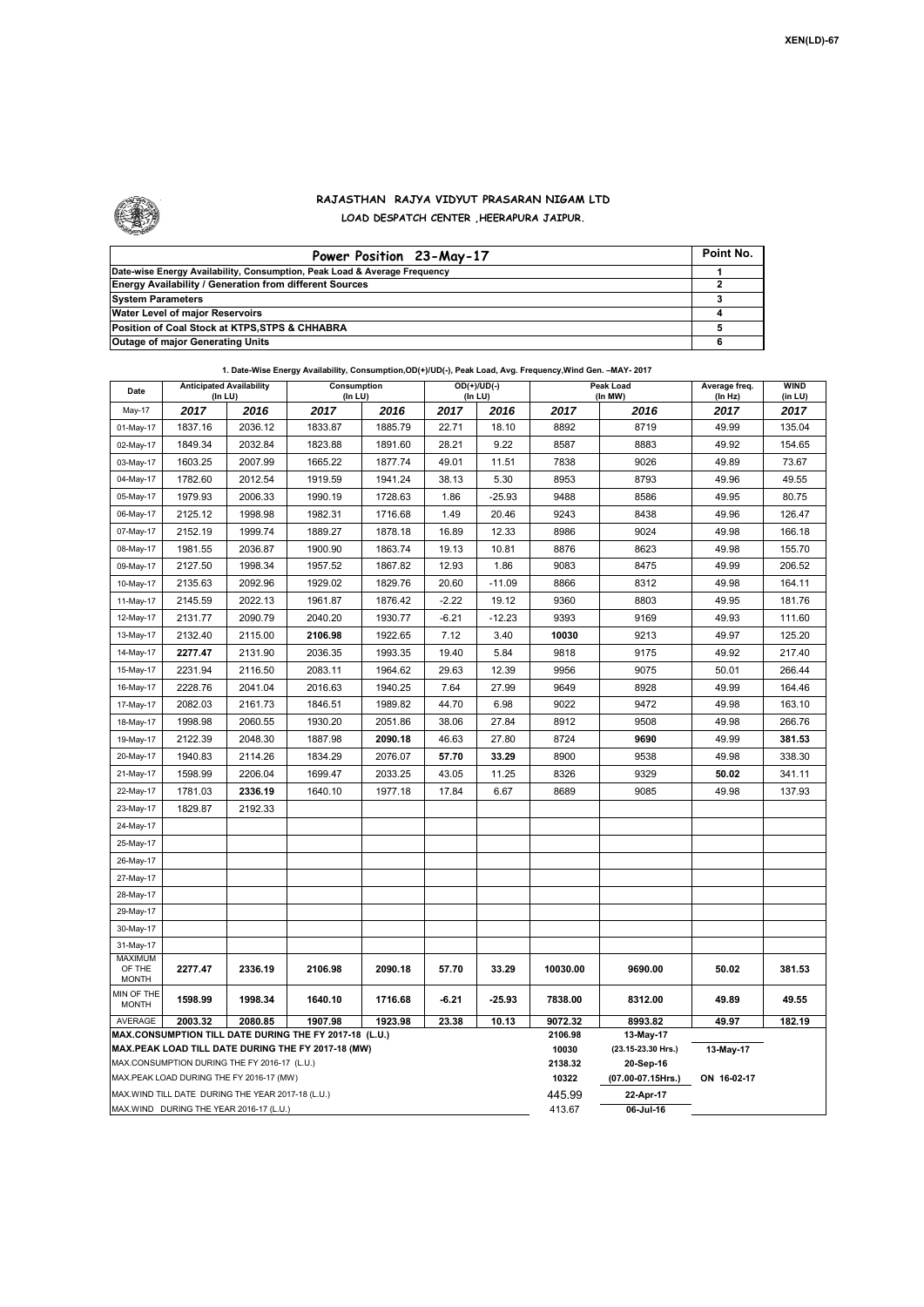## **Prior assessment of Avail. For next Day Prior assessment of Avail. Actual Energy Received 1** KTPS (1240/1240) 130.00 130.00 114.37 **2** STPS (1500/1500)<br> **2** STPS (1500/1500)<br> **3** DHOI PUR GAS CCPP (330/330)<br> **10.00** 0.00 0.00 0.00 **3** DHOLPUR GAS CCPP (330/330) **4** RAMGARH (273.5/273.5) 12.00 48.00 30.58<br> **5** RAPP-A(200/200) 130.58 **5** RAPP-A(200/200) **38.00** 38.00 **6** MAHI (140/140) **38.00 6** MAHI(140/140) 0.00 0.62 **7** CHAMBAL (RPS+JS) (135.5/271) 0.00 0.00 0.00 3.28 **8** GIRAL LIGNITE (250/250) 0.00 0.00 0.00 0.00<br> **9** CHHABRA TPS 1000/1000) 161.00 161.00 145.81 **9** CHHABRA TPS 1000/1000) **10** ADANI (TPS) + KALISINDH (TPS) (1200+1200/1320+1200) 458.00 426.00 425.93 **11** WIND FARM (3980.40/4119.15) 130.00 150.00 137.93 12 SOLAR POWER(737.70/1295.70) 0.00 0.00 0.00 0.00 **13** CAPTIVE POWER PLANTS 0.00 0.00 0.00 0.00 **14** REGIONAL (INTRA STATE) O.A.(VLTPS) 0.00 0.00 0.00 0.00 0.00 15 OPEN ACCESS -76.68 -72.52 -74.10<br>16 BIOMASS – (101.95/119.25) -78.00 - 5.00 - 5.00 - 4.81 **BIOMASS – (101.95/119.25)** 17 BARSINGHSAR LTPS(250/250) 26.00 26.00 23.80 **18** RAJWEST (1080/1080) 172.00 172.00 201.00 138.90 **TOTAL (A) : 1-18 1106.32 1167.48 1033.97 19** BBMB COMPLEX a) BHAKRA(230.79/1516.3) 24.62 25.15 24.80<br>b) DEHAR (198/990) 22.96 22.96 22.96 22.96 b) DEHAR (198/ 990) c) PONG (231.66/396) 11.43 10.91 11.46 **TOTAL : a TO c** 59.01 59.01 59.02 59.21 **20** CENTRAL STATIONS d) SINGRAULI (300/2000) 86.29 54.63 53.66<br>e) RIHAND (310.24/3000) 85.29 54.63 53.66  $(310.24/3000)$ f) UNCHAHAR-I(20/420)<br>f) UNCHAHAR-I(20/420) 1.64 3.14 3.12<br>g) UNCHAHAR-II& III(61/630) 6.55 10.55 12.94 g) UNCHAHAR-II& III(61/630) 6.55 10.55 h) INDIRA GANDHI STPS(JHAJHAR) 0.00/1500) 0.22 1.24 1.67 i) NCTPS DADRI St-II ( 43.22/980) + DADRI-TH 5.08 2.46 5.57 j) DADRI GAS (77/830) 3.06 4.18 6.16 k) ANTA (83 07/419) 0 00 0 00 0 00 **(In LU) S.No. Sources Available to Rajasthan / Installed Capacity as on 30.09.2016 (In MW) 22-May-17** ANTA (83.07/419)0.000.000.00l) AURAIYA (61.03/663) 0.00 0.00 0.00 m) NAPP (44/440) 11.14 11.14 11.14 n) RAPP-B (125/440) 30.66 30.66 30.66 30.66 o) RAPP-C (88/440) 22.44 22.44 22.44 p) SALAL (20.36/690) 4.69 4.64 4.58<br>q) URI (70.37/720) 4.7.90 17.90 17.90 q) URI (70.37/720) 17.90 17.90 17.90 r) TANAKPUR (10.86/94) 0.92 0.87 0.90<br>s) CHAMERA –I (105.84/540) 21.56 19.60 19.60  $\overline{s}$ ) CHAMERA –I (105.84/540) t) CHAMERA-II (29.01/300) 8.90 8.90 8.90 8.90 u) CHAMERA-III (25.21/231) 7.13 7.13 7.13 v) DHAULIGANGA (27/280)  $\begin{array}{|c|c|c|c|c|c|c|c|} \hline \rule{0.2cm}{0.2cm} & \multicolumn{3.6}{0.2cm} & \multicolumn{3.6}{0.2cm} & \multicolumn{3.6}{0.2cm} & \multicolumn{3.6}{0.2cm} & \multicolumn{3.6}{0.2cm} & \multicolumn{3.6}{0.2cm} & \multicolumn{3.6}{0.2cm} & \multicolumn{3.6}{0.2cm} & \multicolumn{3.6}{0.2cm} & \multicolumn{3.6}{0.2cm} & \multicolumn{3.$ w) DULHASTI (42.42/390) 12.09 12.09 12.01 12.09 x) SEWA (13/120) 2.59 3.70 3.70 3.70<br>v) NJPC (112.00/1500) + RAMPUR(31.808/412.02) 40.37 40.37 40.37 40.37 y) NJPC (112.00/1500)+RAMPUR(31.808/412.02) z) TEHRI (75/1000) 6.41 5.70 5.96<br>a) KOTESHWR (33.44/400 ) + PARBATI3 (56.73/520) 4 19.91 17.97 17.97 21.94 aa) KOTESHWR (33.44/400) + PARBATI3 (56.73/520) ab) TALA 1.33 1.44 1.44 ac) MUNDRA UMPP (380/4000) 64.72 32.49 32.49 20.64 ad) SASAN **(372/3960)** 72.84 42.00 31.91<br>ae) FRKKA+KHLGN+TLCHR (70.18/3940) 28.36 20.33 8.96 ae) FRKKA+KHLGN+TLCHR (70.18/3940) af) URS POWER(DADRI TH-I) 0.00 0.00 0.00 TOTAL SCHEDULE(a TO af) 634.90 509.39 486.80 LOSSES -21.79 -16.69 -20.94 NET SCHEDULED **613.11 492.70 465.86 21** BILATERAL (REG.) EXCL. BANKING 24.00 24.00 24.00 **22** BANKING 0.00 0.00 0.00 **23** BILATERAL(INTER-REG.). EXCLUDING (ISOA & BANKING) 43.00 23.68 27.00 **24** INTER STATE OPEN ACCESS (BILATERAL+IEX) 76.68 72.52 74.10 25 INDIAN ENERGY EXCHANGE -33.24 -2.66 -2.66 -2.66<br> **12.66 TOTAL(B): (19 TO 25) TOTAL(B): (19 TO 25) 723.55 613.55 588.29** TOTAL GENERATION (A +B) : 1 TO 25 **1622.26**<br>
OVER DRAWAL (+)/UNDER DRAWAL (-) 17.84 OVER DRAWAL (+)/UNDER DRAWAL (-) **GRAND TOTAL 1829.87** 1829.87 1781.03 1640.10 LAST YEAR *2192.33 2336.19 1977.18*

## **2.Anticipated Availability/Generation From Different Sources**